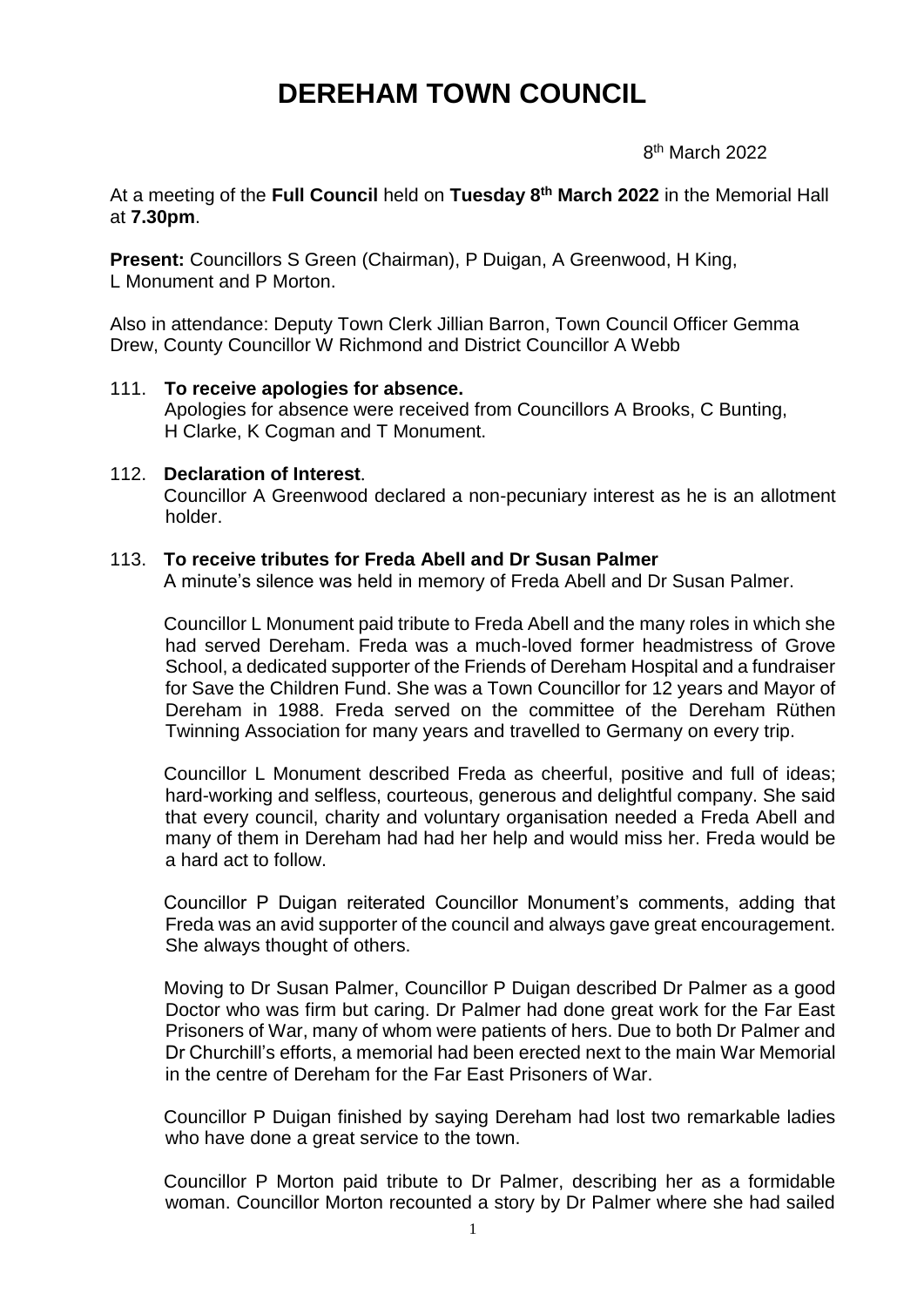a yacht to Dunkirk three times during the war to help with evacuations.

Councillor L Monument reiterated Councillor Duigan's comments, adding that Dr Palmer had a great love of history and had collated a book with Dr Harold Churchill.

#### *The meeting was adjourned*

District Councillor A Webb advised Councillors that the Early Intervention Fund had now been set up by Breckland; it was open to over 18s and anyone who was in need of multi-agency assistance to deal with emerging issues, such as eviction or inability to pay utility bills.

District Councillor A Webb also gave an update on Breckland's plans for the Jubilee and their involvement in the Queen's Green Canopy Scheme.

A grant scheme was being launched on the 4 April for community groups and would be for up to £500.

Later in the year a significant pot of match funding would be open to Town and Parish Councils to apply for; it was thought the criteria would be based around environmental projects.

Councillor H King queried whether Breckland Council were involved in any support for Ukraine. Councillor A Webb advised that there was nothing at present, however suggested perhaps Dereham Town Council and Breckland could do something jointly; if a proposal could be put together Councillor Webb would be happy to put this forward to Breckland.

Councillor W Richmond confirmed that the Parish Partnership Scheme had approved proposals for a zebra crossing on Quebec Road and a bus shelter on Norwich Road. They had put in a bid from the Department of Transport to help fund these projects but were still waiting to hear the outcome.

Mike Webb (aboutDereham) explained that aboutDereham had held several meetings regarding the Jubilee and whilst they did not have the capacity to organise anything directly, they were involved in helping other organisations promote their events.

Carolyn Coleman (aboutDereham) explained that Churches Together would like to hold a 'Big Lunch' on Neatherd Moor, and Dereham Lions were hoping to organise a tea party on Fleece Meadow.

# *The meeting resumed*

# 114. **To receive announcements.**

The Mayor, Councillor S Green said that he had not attended any civic events recently, but did attend Freda Abell's Thanksgiving Service on Monday 7 March.

#### 115. To receive, confirm as correct and sign the minutes of the **Full Council meeting** held on **Tuesday 8 th February 2022.**

Proposed by Councillor S Green, the minutes of the Full Council meeting Tuesday 8th February 2022 were agreed and signed.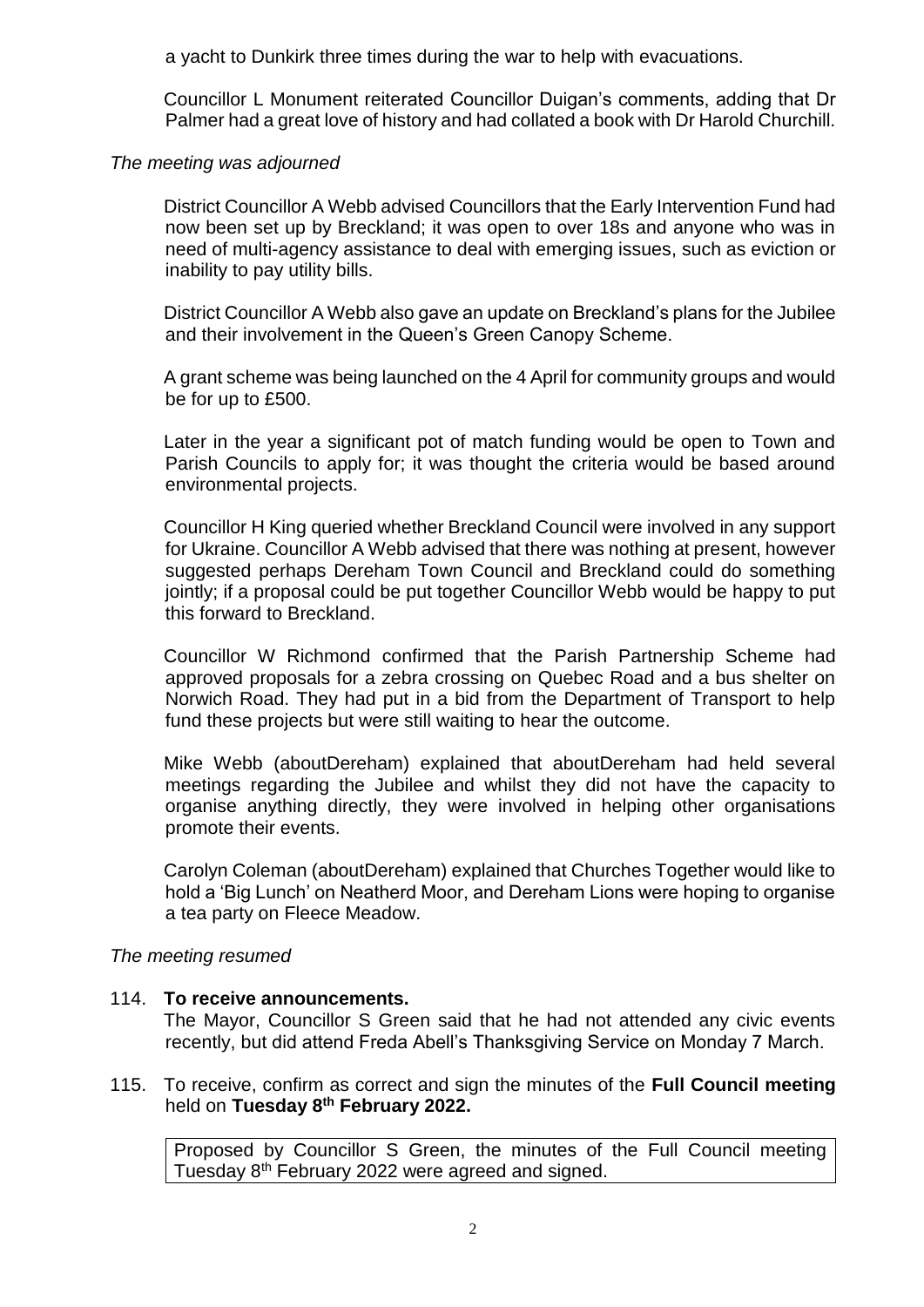#### 116. **Virtual Heritage & Open Spaces Committee meeting** (a) To receive, confirm as correct and sign the minutes of the meeting held on **Tuesday 22nd February 2022.**

Proposed by Councillor P Duigan the minutes of the Virtual Heritage & Open Spaces Committee meeting Tuesday 22nd February 2022 were agreed and signed.

(b) To receive a report from the Chairman, discuss any matters arising therefrom.

The following recommendation was agreed and approved by the Council:

# **To consider taking over management responsibilities for the Neatherd from Breckland District Council.**

It was agreed that the Town Council immediately arrange for a survey to be carried out on the ditches and culverts on the Neatherd.

### **To consider engaging architects to design layouts for the new land at Neatherd.**

It was agreed that Jeremy Stacey Architects be employed to design a layout for the new land at the Neatherd.

#### 117. **Virtual Recreation Committee meeting**

(a) To receive, confirm as correct and sign the minutes of the meeting held on **Tuesday 22nd February 2022.**

Proposed by Councillor S Green, the minutes of the Virtual Social & Welfare Committee meeting Tuesday 22nd February 2022 were agreed and signed.

(b) To receive a report from the Chairman, discuss any matters arising therefrom.

The following recommendation was agreed and approved by the Council:

# **To consider making a no cement/concrete on allotments rule.**

It was agreed that the following rule should be adopted 'no wet pour cement/concrete is allowed on allotment sites'. This would be included on the application forms used when applying for a shed.

# 118. **To receive and adopt the list of accounts paid, the Financial Statement and list of accounts to be paid.**

Proposed by Councillor S Green, the list of accounts paid, the Financial Statements and list of accounts to be paid were agreed.

# 119. **To request wording for heritage plaque.**

It was agreed that the wording for the plaque would be: J.J.Wright & Sons LTD 36-38 High Street Dereham 1888 – 198**5 (Councillor Duigan to confirm date\*\*\*)**